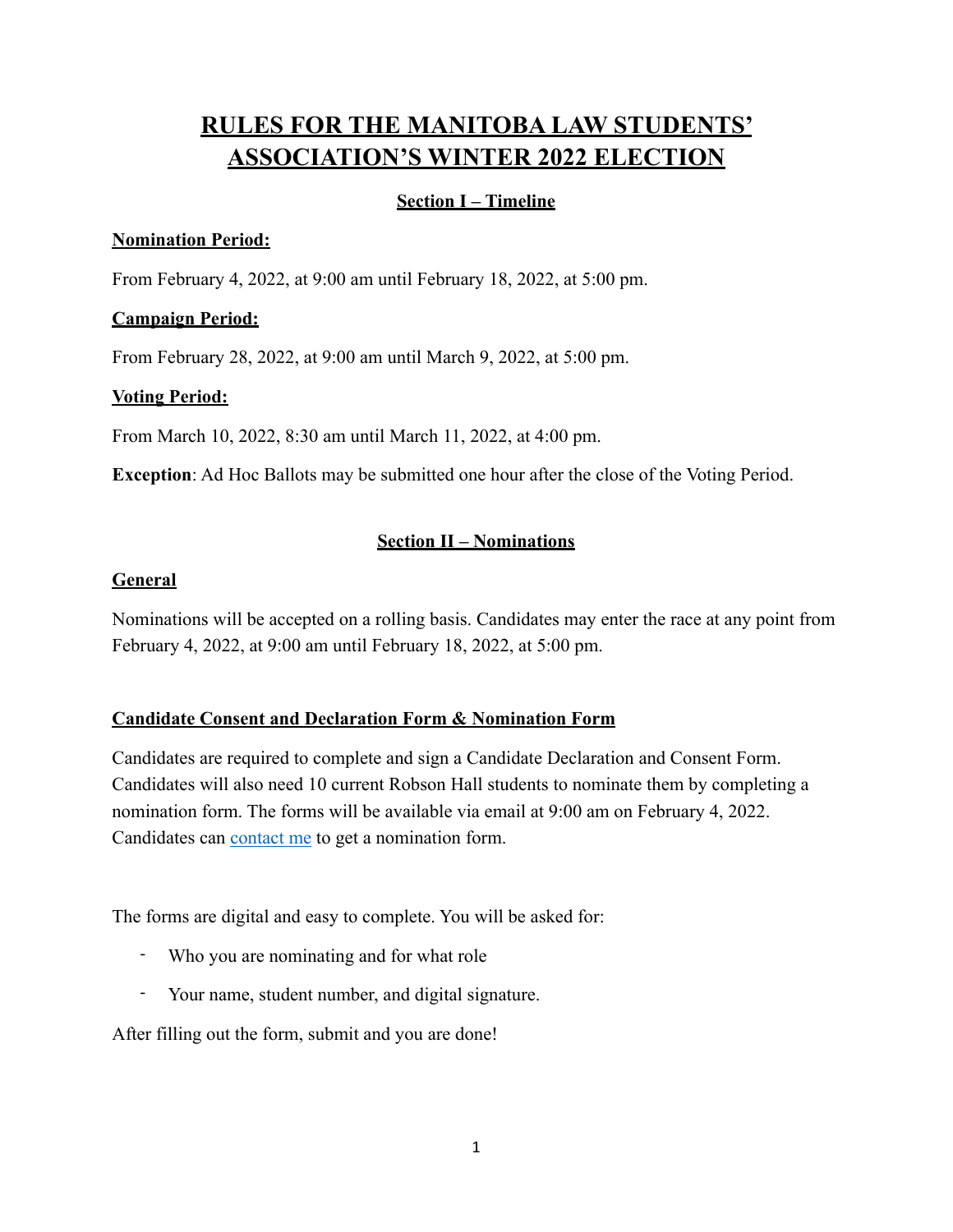#### **Ad Hoc Nomination**

If you have issues with the digital forms, [contact me](mailto:eshikeno@myumanitoba.ca?subject=CRO) to arrange an alternative means of submitting a nomination.

Note: Not every person is able to vote for every position but there are no similar restrictions for nominations. For example, only third-year students can vote for valedictorian and historians and only students who identify as a gender and sexual minority may vote for Gender and Sexual Minority Students' Representative. However, a candidate running for any position is allowed to obtain a nomination from any JD student at Robson.

#### **Additional Requirements to run for certain Offices**

Candidates for 2L Class Representative must currently be in 1L. Similarly, candidates for the 3L Class Representative must currently be 2L students. Candidates for Part-Time Students' Representative must be Part-Time Students. Only candidates who self identify as gender or sexual minorities may run for the Gender and Sexual Minority Students' Representative. Only candidates who self identify as students living with a disability may run for Students Living with Disabilities Representative. Candidates who provide care to family members while in school may run for Students Providing Care Representative. Only candidates who self identify as women may run for the Women's Representative office. Only candidates who self identify as visible minorities may run for Visible Minorities Representative.

#### **Section III – Campaigning**

#### **Emails**

Candidates are restricted to one mass email to the student body. The content of such email and any attachments is up to the discretion of the candidate. Candidates emailing one of the email lists, are asked to put the email list into the "Bcc" line, and add only their own email address in the "To" line. Any mass email must comply with Robson Hall and University of Manitoba policy.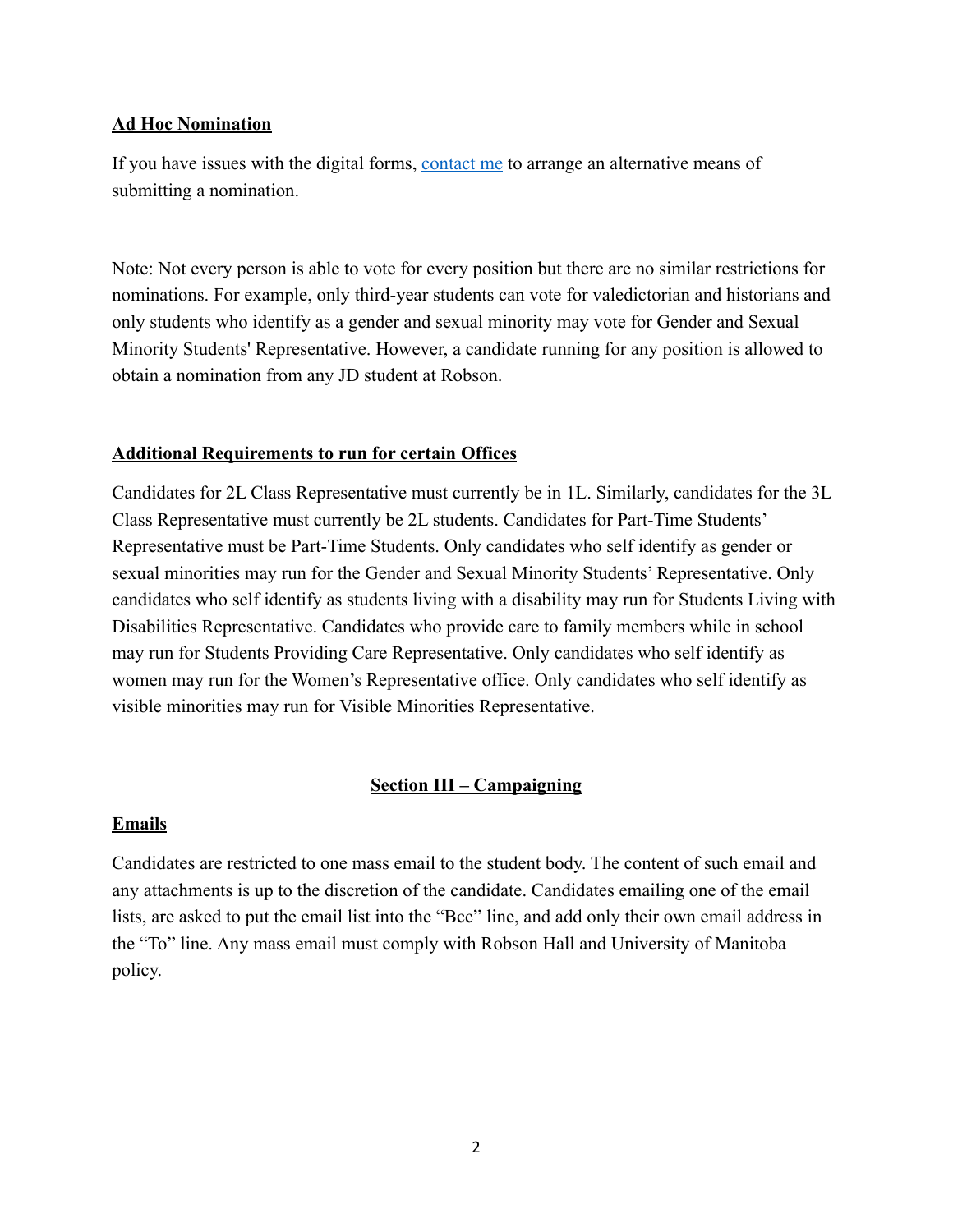#### **MLSA Website**

The MLSA website will have room for a short biography, poster, self-portrait, and if candidates prefer, a short video. The content of video statements is up to the candidate but may include ideas for projects, why you are pursuing the role, or relevant life experiences. The videos must, however, not be longer than 2 minutes.

Candidates may submit materials to  $rh.mlsa.communications@gmail.com$ . Submissions will be accepted on a rolling basis from February 28, 2022, at 9:00 am to March 9, 2022, at 5:00 pm. Please note that election advertising of any kind cannot be transmitted directly to electors during the Voting Period.

## **Social Media Posts**

#### **Instagram**

Candidates may have one Instagram Stories post featured on the MLSA's Instagram account. Candidates may submit posters by sending a direct message to @themlsa between February 28, 2022, at 9:00 am and March 9, 2022, at 5:00 pm.

## **Facebook**

Candidates can make one facebook post on each of the following MLSA pages as listed below and no facebook posts on any other Robson Hall-associated facebook page. The contents and timing of such posts are up to the discretion of the candidate.

- MLSA Robson Hall
- Robson Hall Class of 2024
- Robson Hall Class of 2023
- Robson Hall Class of 2022

Social media posts must be consistent with the [University of Manitoba's Respectful Work and](https://umanitoba.ca/about-um/respectful-work-and-learning-environment-policy)  [Learning Environment Policy](https://umanitoba.ca/about-um/respectful-work-and-learning-environment-policy) and the [MLSA's Social Media Policies](https://robsonmlsa.ca/wp-content/uploads/2021/07/MLSA-Social-Media-Policy.pdf). The Communications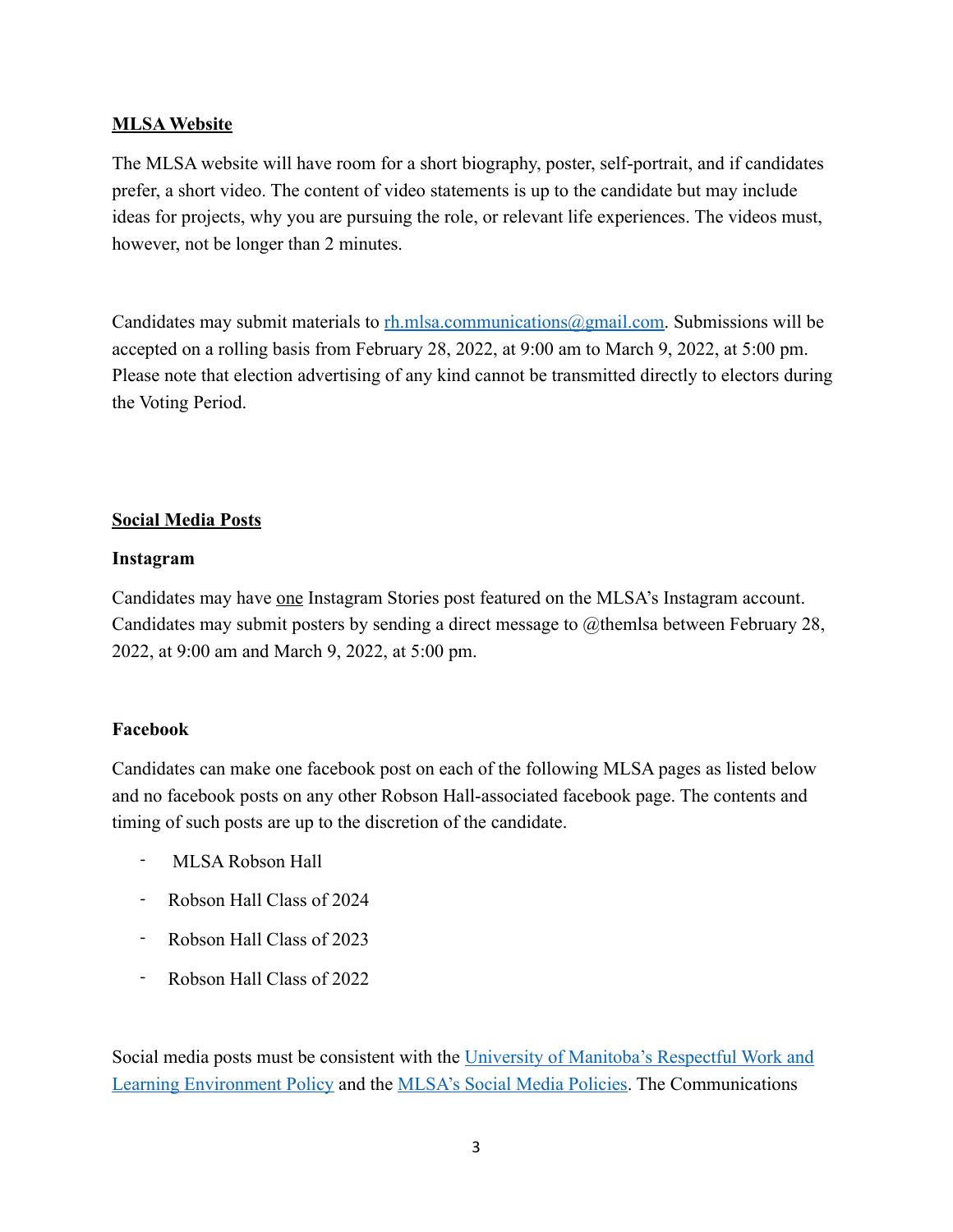Committee may refuse to accept posts that do not comply with relevant policies and guidelines. This may include posts that are either not useful or not efficient. If a candidate's post is not appropriate for the MLSA page, candidates will be expected to address MLSA administrator's concerns before the post will be accepted.

Note: The MLSA facebook pages are certainly going to be crowded with posts from candidates. Please keep in mind that candidates will be vying for very limited space and that other MLSAinvolved groups also use these pages for their own announcements. In this environment, **less is more**. Remember that students can access more detailed information on the MLSA website and linking to that information instead of repeating it verbatim is encouraged.

#### **Endorsements**

Candidates are not permitted to seek or secure endorsements from any committee or student group. However, candidates are permitted to seek and secure endorsements of individuals. Individuals who wish to endorse a candidate may do so by commenting on the candidate's Facebook post but may not make their own individual post on any MLSA Facebook page.

#### **Candidates Forum**

#### **Schedule**

The Candidates Forum will be on February 16, 2022, at 12:00 pm.

#### **Format**

The Candidates Forum will be hosted on Zoom. Each individual forum will be about 5 - 7 minutes long. During that time, candidates will make their presentations, respond to questions, and conclude.

#### **Submitting Questions for Candidates Forum**

Students are encouraged to submit questions to be asked during the Candidates Forum. Questions for the candidates may be sent to  $\frac{\text{eshikeno}(a)$  myumanitoba.ca.